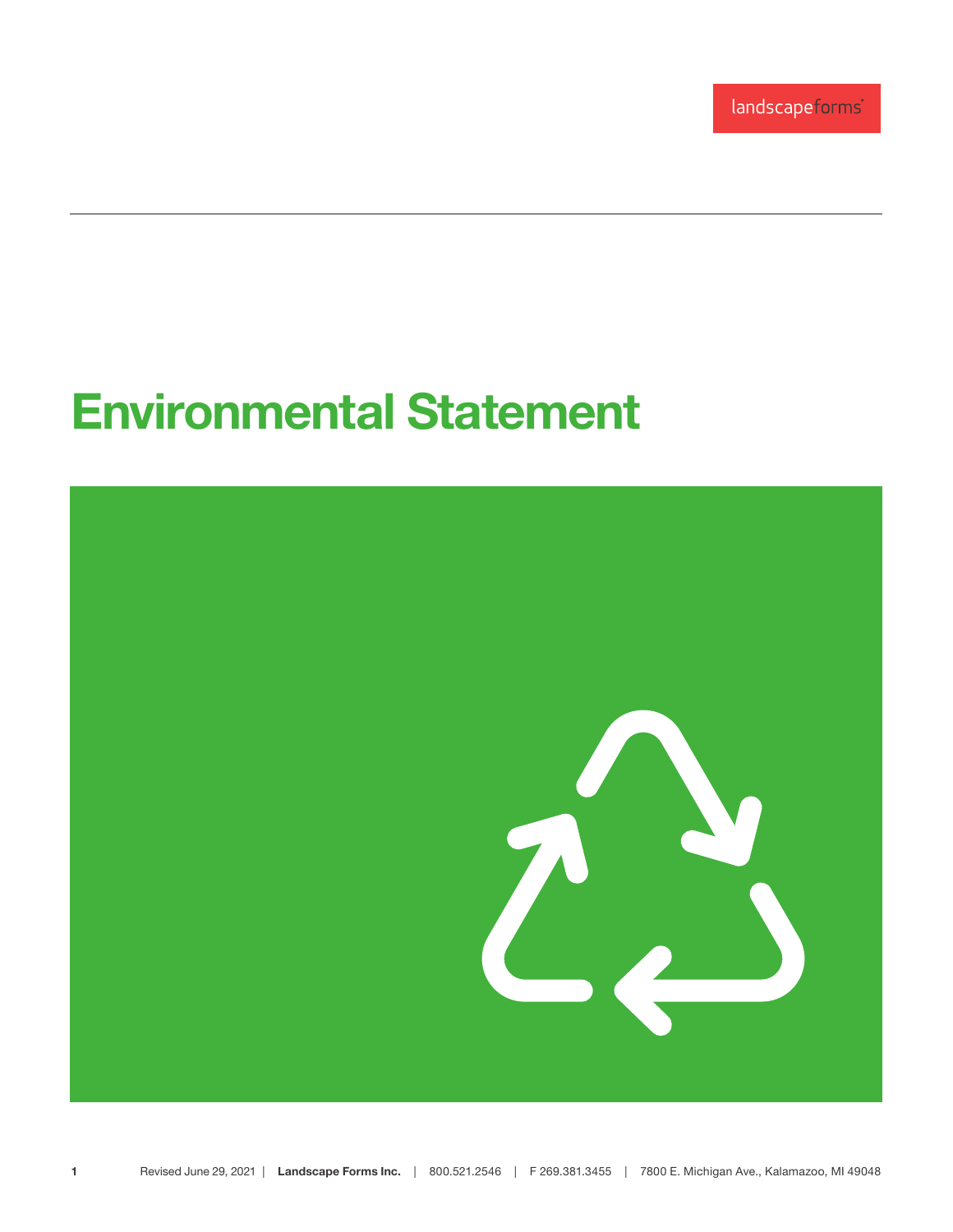## **Index**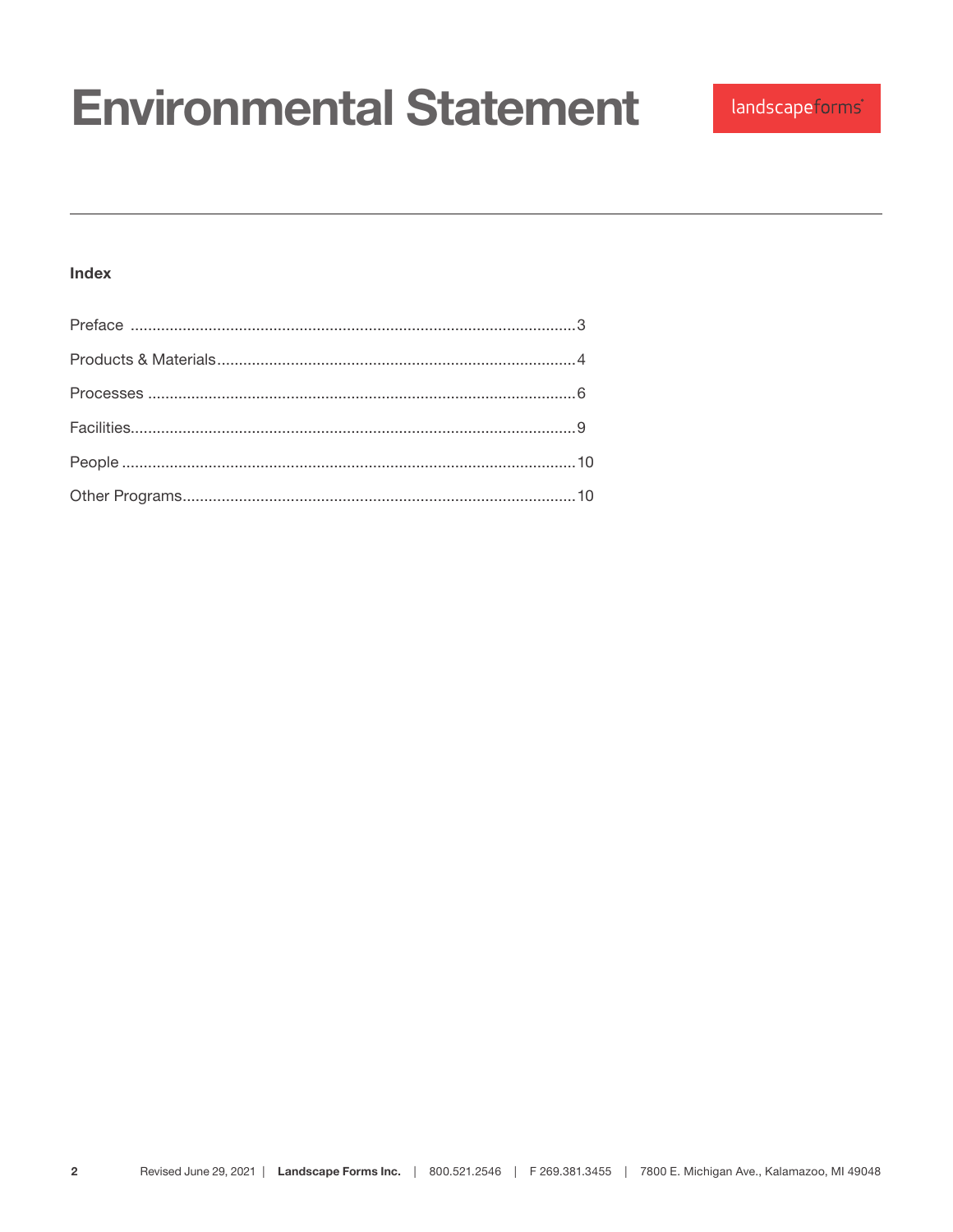### Preface

With our stated purpose to "Enrich Outdoor Spaces," environmental stewardship is part and parcel of what we do at Landscape Forms. In the same way we carefully consider how the environment acts upon our products, we also carefully consider the ways in which our products and practices act upon the environment. Sustainability and stewardship are not just consistent with our company values but are requisite measures in order to achieve our purpose. Design, Culture and Craft—the three pillars at the core of Landscape Forms—are all permeated by a strong sense of environmental accountability that drives us in every aspect of our business.

#### Landscape Forms Sustainability Principles:

- We will pursue continuous improvement to efficiency and sustainability in all our operations.
- We will find healthy ways to grow.
- We will conserve resources.
- We will consider the complete life cycle of the products we produce.
- We will identify and address adverse consequences of our operations.
- We will respect the needs of future generations.

## Our Sustainability Principles are Expressed in our Products, Processes,

### Programs and Facilities

Landscape Forms actively seeks ways to limit the environmental impacts of our manufacturing, packaging, shipping and administrative processes. We employ recycled materials and wood from responsibly managed forests in our products and produce products with a focus on durability and longevity, many of which are themselves recyclable. We implement energy efficient building solutions and specify sustainable products in our facility. In these efforts, we address our customers' expectations for high-design, high-quality products while also addressing customers' commitments to sustainability and the natural environment.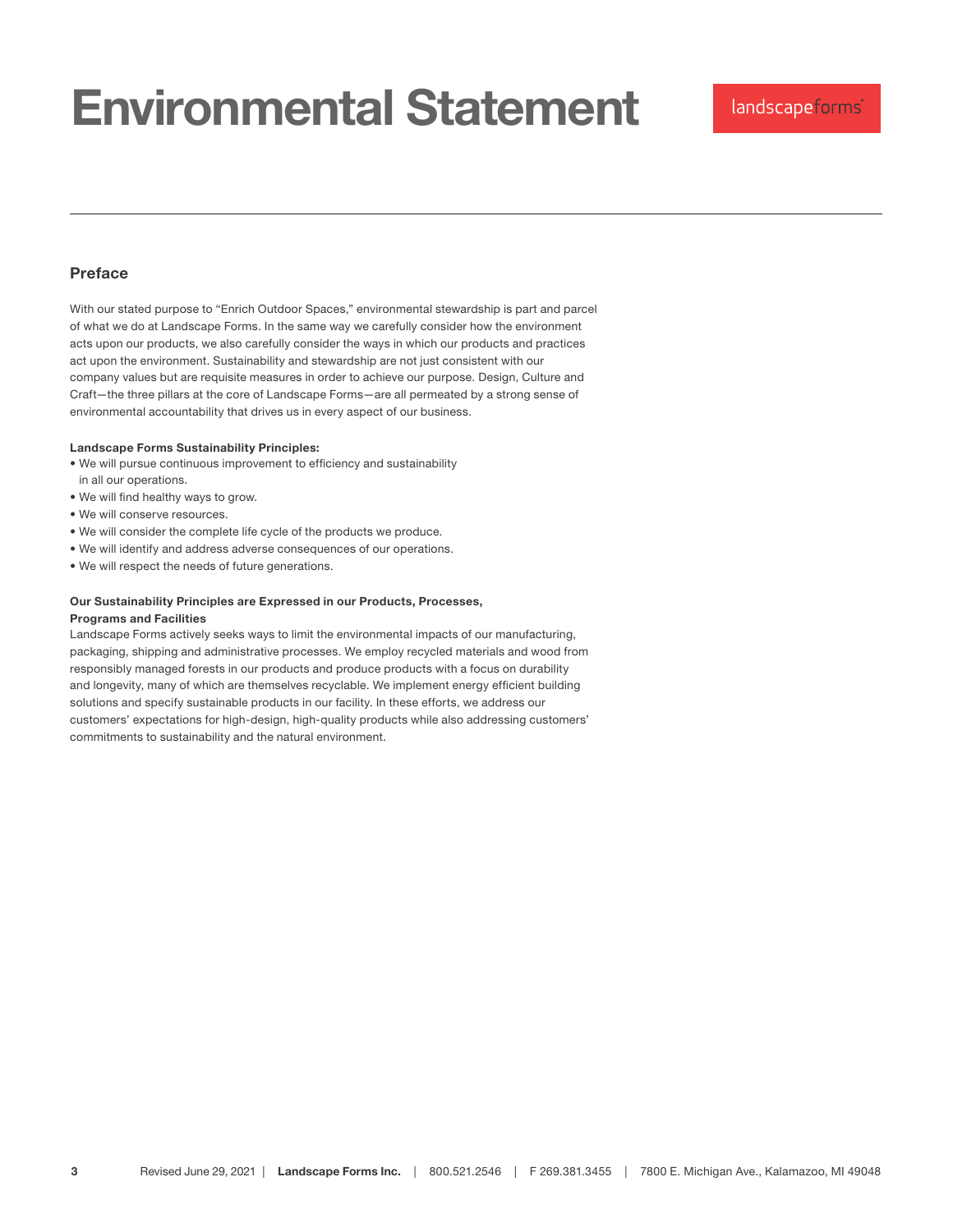## Products & Materials

Durable is sustainable. Landscape Forms' products are designed and engineered to withstand the rigors of natural environment and heavy use to live long, successful lives in outdoor landscapes. The durability, longevity and low maintenance of our products is instrumental to the responsible stewardship of the earth's resources. The primary materials used in the manufacture of Landscape Forms products are steel, aluminum, concrete, and wood. These materials are chosen for their durability and their ability to withstand the challenges of outdoor environments and active public use.

#### Steel and Aluminum

Steel and aluminum are extremely durable and fully recyclable, making them ideal candidates for a bulk of Landscape Forms' products. Landscape Forms manufactures steel benches, chairs, tables, structural systems, bollards, litter/recycling receptacles, ash urns and other accessories. Easily extruded or cast into a variety of shapes, aluminum is used to make Landscape Forms benches, chairs, transit shelters, structural systems, pedestrian lighting, bollards, display elements, shade structures, litter receptacles and other accessories.

#### Wood

Landscape Forms manufactures and markets wood benches, tables, chairs and shade structures. We employ sturdy hardwoods for exterior use that are dimensionally stable, resistant to insects and rot, resistant to scratching and marring, and do not require a protective finish. These include Ipe, Jarrah, teak, red oak, thermally modified ash, and Alaskan yellow cedar.

All Landscape Forms wood products utilize wood harvested from sustainably managed forests. As part of our commitment to sustainable forestry, Landscape Forms shall not use illegally harvested wood, wood from genetically modified (GM) trees, or wood harvested from the forest areas where traditional or civil rights are violated.

Landscape Forms has held FSC® (Forest Stewardship Council®) Chain of Custody certification (FSC-C008569) since 2004 and offers FSC® Certified wood as an option on most wood products. Wood products certified by the Forest Stewardship Council® are recognized as originating from wellmanaged forests that adhere to the strict environmental principles and criteria established by the FSC®.

Jarrah used in Landscape Forms products is harvested from Western Australia's forests, which are managed by the Western Australia government agency, the Forest Products Commission (FPC), in compliance with internationally accepted principles of sustainable development. The FPC gained ISO 14001 certification in 2001. All Western Australian jarrah is now sourced from regrowth forests—harvesting of old growth forests is no longer permitted.

The thermally modified ash adds a domestically sourced species to our offering. Highly durable, modified ash is a perfect material for outdoor furnishings, as it has a long lifespan, is low maintenance, and ages slowly and beautifully. Modified ash retains its uniform grain character and takes on a deep brown color that grays over time. The eco-friendly, low-impact modification process uses heat, not chemicals, to alter the chemistry of the wood, making it resistent to environmental elements, including insects, moisture, and the warping, cupping, expansion, and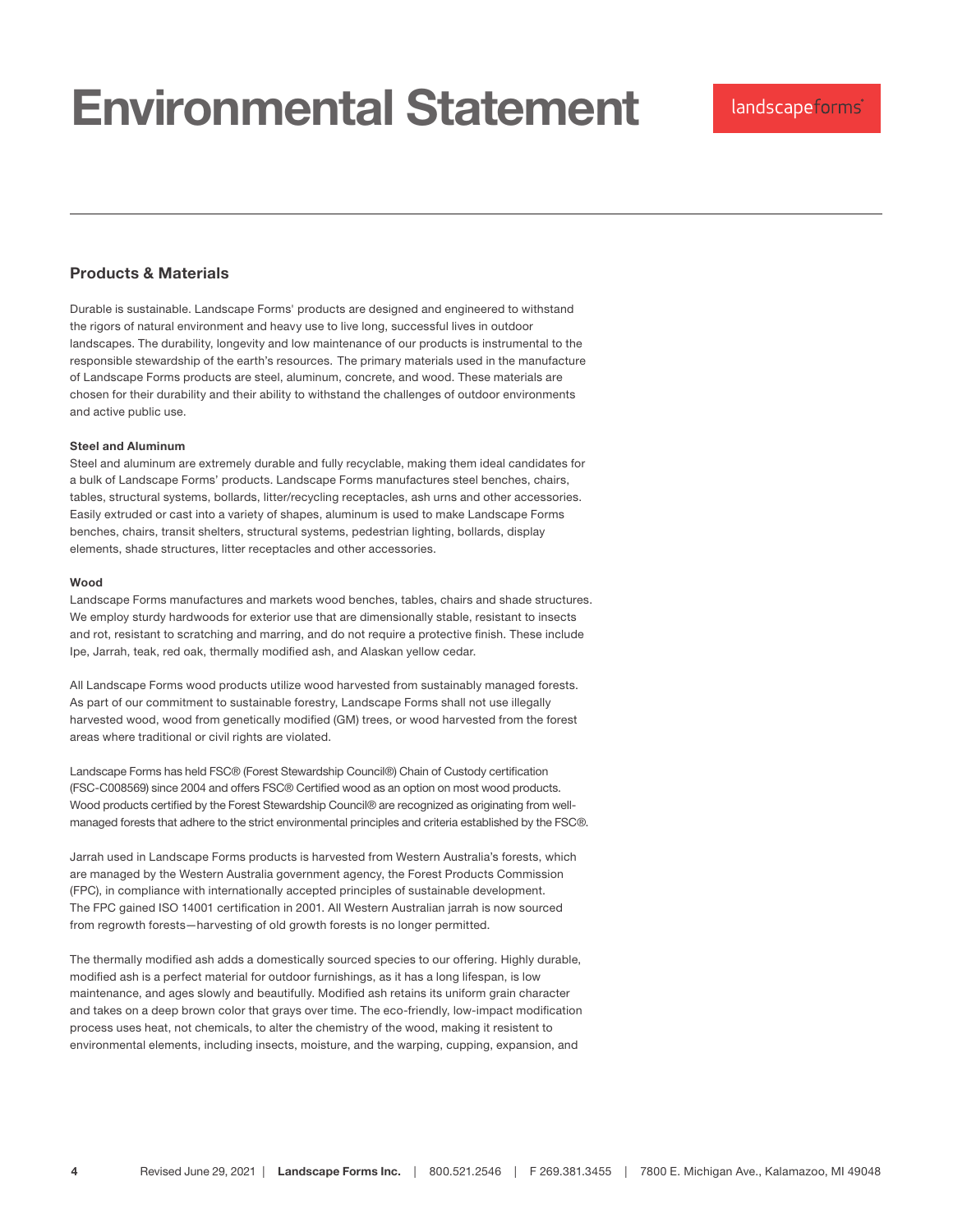## Products (cont.)

contraction moisture causes. Thermal modification also reclaims ash species that have been affected by the Emerald Ash Borer, putting the trees to productive use in an outdoor environment instead of burning or landfilling them. Approximately 40 percent of the ash we thermally modify has been affected. See our Wood Technical Brief for more details.

#### Plastics

Landscape Forms manufactures benches made with PolySite recycled plastic timbers. Formed from HDPE (High Density Polyethylene), PolySite contains 90% recycled content and in and of itself is fully recyclable. Landscape Forms has also partnered with Loll Design to utilize HDPE materials made entirely from post-consumer and post-industrial waste content for use in benches and tables. See our Polysite Technical Brief for more details.

Landscape Forms manufactures and markets seating, planters, bollard sleeves and litter receptacle parts made of LMDPE (Linear Medium Density Polyethylene). Our polyethylene products are flame, stain and scuff resistant and are protected with UV inhibitors and stabilizers. LMDPE made with recycled content does not provide the structural integrity required to produce durable site furnishings and therefore is not employed; however, our LMDPE parts are fully recyclable. See our Polyethylene Technical Brief for more details.

#### Concrete

Landscape forms uses Ultra High Performance Concrete (UHPC) in the construction of its products. UHPC is orders of magnitude stronger than conventional concrete, increasing its lifespan and decreas-ing the need for replacement. UHPC can also be recycled several times before finally being used as granular road base. See our UHPC Technical Brief for more details.

The products that come from Kornegay Design, a Phoenix-based cast concrete design and manufacturing studio under the Landscape Forms umbrella, are constructed using a by-hand casting process. Compared to motorized large batch casting, by-hand casting results in an extremely dense concrete mix that uses less water, requires little electricity and results in minimal waste. Kornegay planters and receptacles are designed for a long life of use in high-traffic areas and to withstand harsh environmental conditions. The Kornegay Standard Mix concrete has a compressive strength of 6000 PSI, far exceeding the industry standard of 3500 PSI, resulting in a much more durable end product.

#### Lighting

Landscape Forms collaborates with award-winning lighting consultants to develop innovative solutions for new lighting products, centered around delivering appropriate lighting levels using high efficiency LED technology.

Our commitment to efficiency (energy, design and materials) is consistent with our goal to address the needs of our customers while honoring our pledge of environmental sustainability. We currently offer high efficiency LED lighting options in transit shelters, pedestrian & pathway lighting, streetscape lighting and bollards for pathway demarcation and wayfinding.

LEDs are at the forefront of developments in energy efficient lighting technology. Featuring real world operating lifespan of 100,000+ hours, typically calculated as the time it takes for the output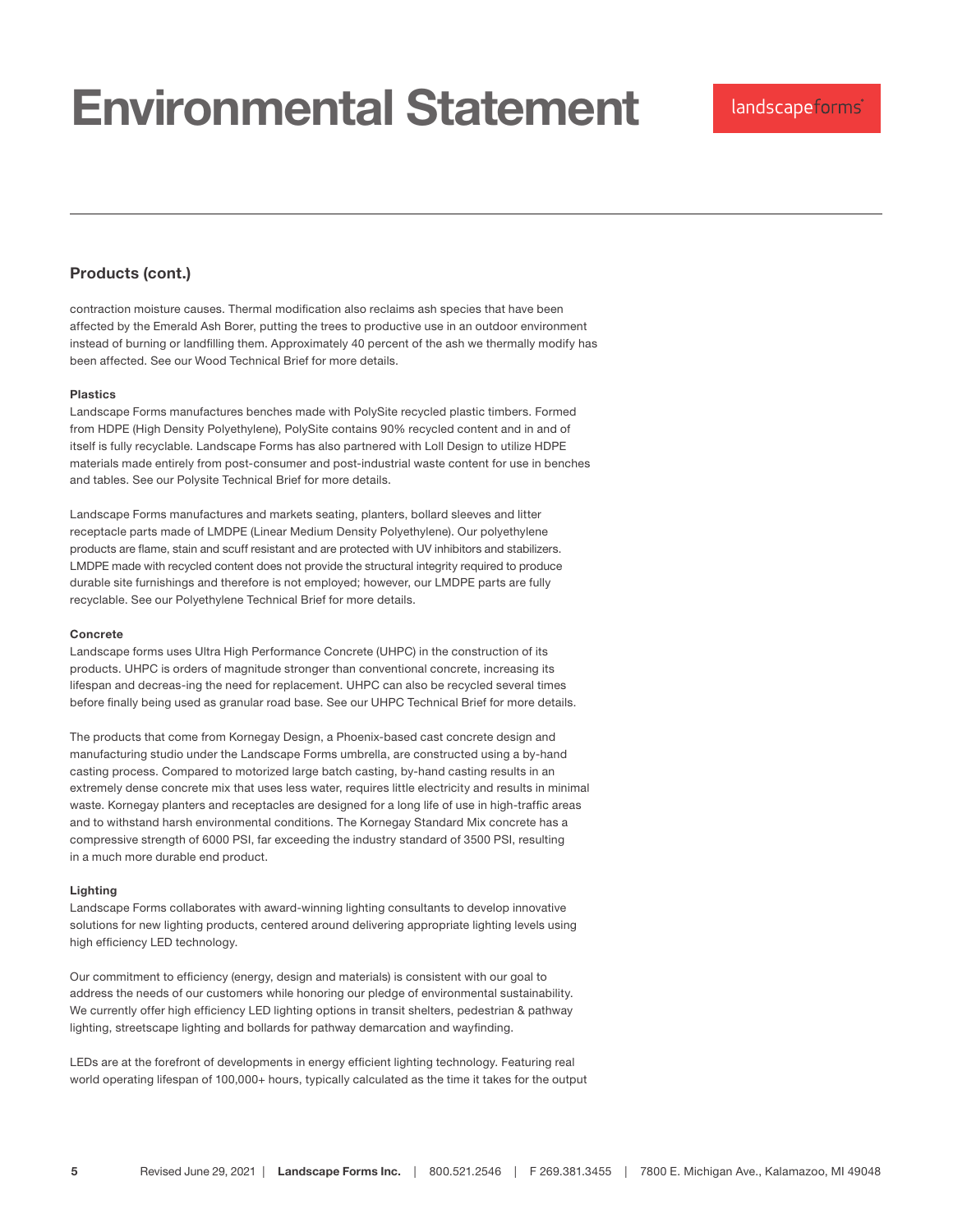## Products (cont.)

to reduce to 70% of their initial brightness. LED technology also features an inherent resistance to failure, allowing for a very long operating life, meaning fewer unscheduled maintenance events, and much longer scheduled maintenance cycles. Many of our lighting fixtures are compliant with the standards of the International Dark-Sky Association and are certified as being Dark Sky Friendly.

LEDs provide focused light with no waste or "spill." Due to the directional nature of LED light, it is easier to direct light where it is needed, avoiding light pollution, trespass and ensuring high efficiency.

Landscape Forms is a pioneer in human-centric lighting for pedestrian spaces. For more than a decade we have focused product and technology development in areas of appropriate color temperature for nighttime illumination, glare reduction and vertical illumination. We develop LED arrays that provide light in the 2700K – 4000K range, a warm white light that mimics organic color temperatures, providing illumination similar to moonlight. This development supports the natural melatonin/serotonin cycle that is essential for human health.

We offer LED lighting in both wired and solar options. Solar-powered smart technology bollards and Connect and Kaleidoscope transit shelters, which utilize renewable energy and save on wiring installation costs, are an ideal solution for remote areas disconnected from wiring infrastructure and locations where security or emergency preparedness mandate uninterrupted lighting in case of grid failure.

### Processes

Lean is green. Landscape Forms follows Kaizen principles of continuous improvement across all aspects of the company from the corner office to the manufacturing floor. When coupled with attention to the sustainability of specific solutions, the Kaizen approach offers inherent environmental benefits to business operations and is a useful tool for waste reduction and pollution prevention.

All steel, aluminum, wood scrap and sawdust generated in our manufacturing processes are recycled. 99% of the water used in our manufacturing process is recycled.

#### Metal Manufacturing

Through the Kaizen principles of continuous improvement, there have been significant milestones achieved in workflows and processes within our metal manufacturing facility. Our teams conduct meetings to focus on continuous improvement. Several new initiatives have resulted from these meetings, including the creation of our 5S audit practices that use metric scores to ensure our team is creating a lean workflow and maximizing efficiency throughout every process area. We perform regular testing on our machinery to ensure we are running at the proper speed to increase efficiency and ensure that the life of the machinery is maximized.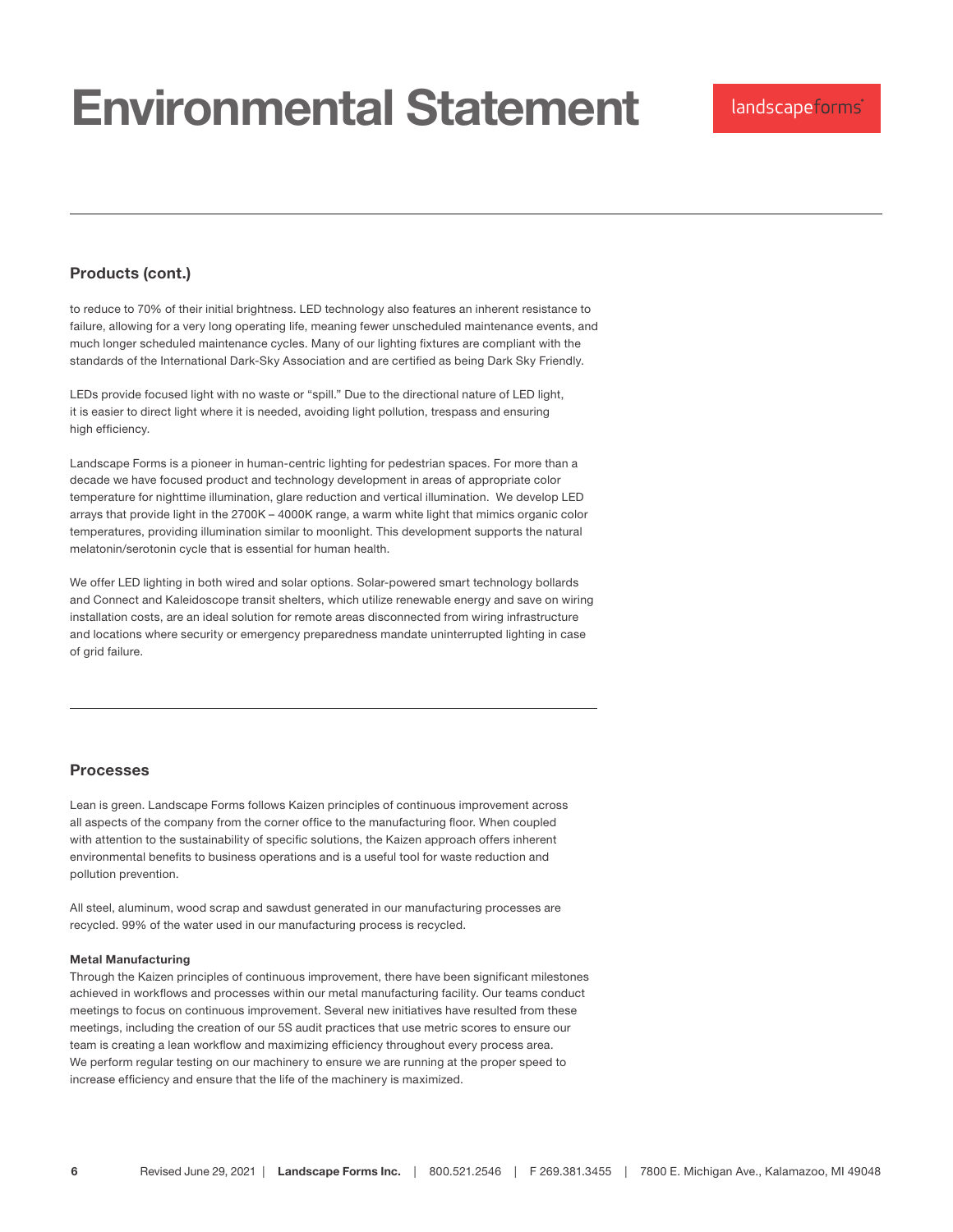### Processes (cont.)

All carbon steel, stainless steel and aluminum is reused or recycled when it is no longer usable. Other initiatives include reusable skids for cardboard; vending machines with stocked materials and supplies to reduce unnecessary usage and waste; and reduced skidded materials in relation to our laser operations.

#### Wood Manufacturing

In 2019, the Landscape Forms operations and engineering teams came together to set elevated quality standards for our source wood. This initiative allows us to use the materials more efficiently, significantly reducing the amount of wood that is scrapped, and reconfirming to the customer that the product is of the highest possible quality. The portion of wood that is scrapped for recycling is meticulously tracked and recorded to ensure the most sustainable use of our source wood. The combination of our elevated quality and increased efficiency initiatives instituted in 2019 have led to significantly increased throughput in our wood manufacturing facility.

#### Concrete Manufacturing

Similar to our wood manufacturing initiatives instituted in 2019, our operations and engineering teams are currently developing a set of elevated quality standards for concrete manufacturing in 2020 and beyond. At Landscape Forms, one of our core principles is the continuous improvement of our products and the constant refinement of our processes, so adjusting our quality standards accordingly is paramount to achieving the most efficient and sustainable use of raw materials. Some of the new initiatives in concrete manufacturing for 2020 include the improvement of our environmental systems to better control the pouring and curing process in order to increase efficiency and reduce scrap.

At the Kornegay Design cast concrete studio, 98% of the materials utilized in the Standard Mix are extracted within a 500-mile radius of the facility in Phoenix, resulting in reduced transportation emissions. Kornegay uses fly ash, a recycled post-industrial material that is a by-product of coalfired electricity generation, to replace 20% of the Portland cement in the Standard Mix, aiding in sustainability and re-ducing overall water usage. Despite its continued growth, the Kornegay Design facility has reduced its waste by 50% since 2007 through a comprehensive recycling program for all concrete, sand, and raw material waste, packaging waste, and used office supplies.

#### Metal Coatings

Landscape Forms metal products are undercoated with Primegard® rust proofing, which provides a high level of resistance to environmental degradation. Products are finished with Pangard II® polyester powdercoat, which is free of lead, free of hazardous air pollutants (HAPs), does not generate hazardous waste, and contains less than 1% of volatile organic compounds (VOCs). Once processed these trace VOCs are fully inert and therefore cause no emission into the environment.

In 2016, Landscape Forms made a significant investment in a new automated powdercoating production line. Ovens are now equipped with sensors to detect gaps in the line and automatically go into a low-fire energy-saving mode if there are no products entering the line. New ovens are also double-insulated, retaining significantly more heat and reducing energy use required to coat products. With this new paint line, products are coated more quickly and efficiently, and a new primer paint reclamation system captures 85% of all excess primer to be recycled and reused. All products are processed more densely to further reduce materials and energy waste.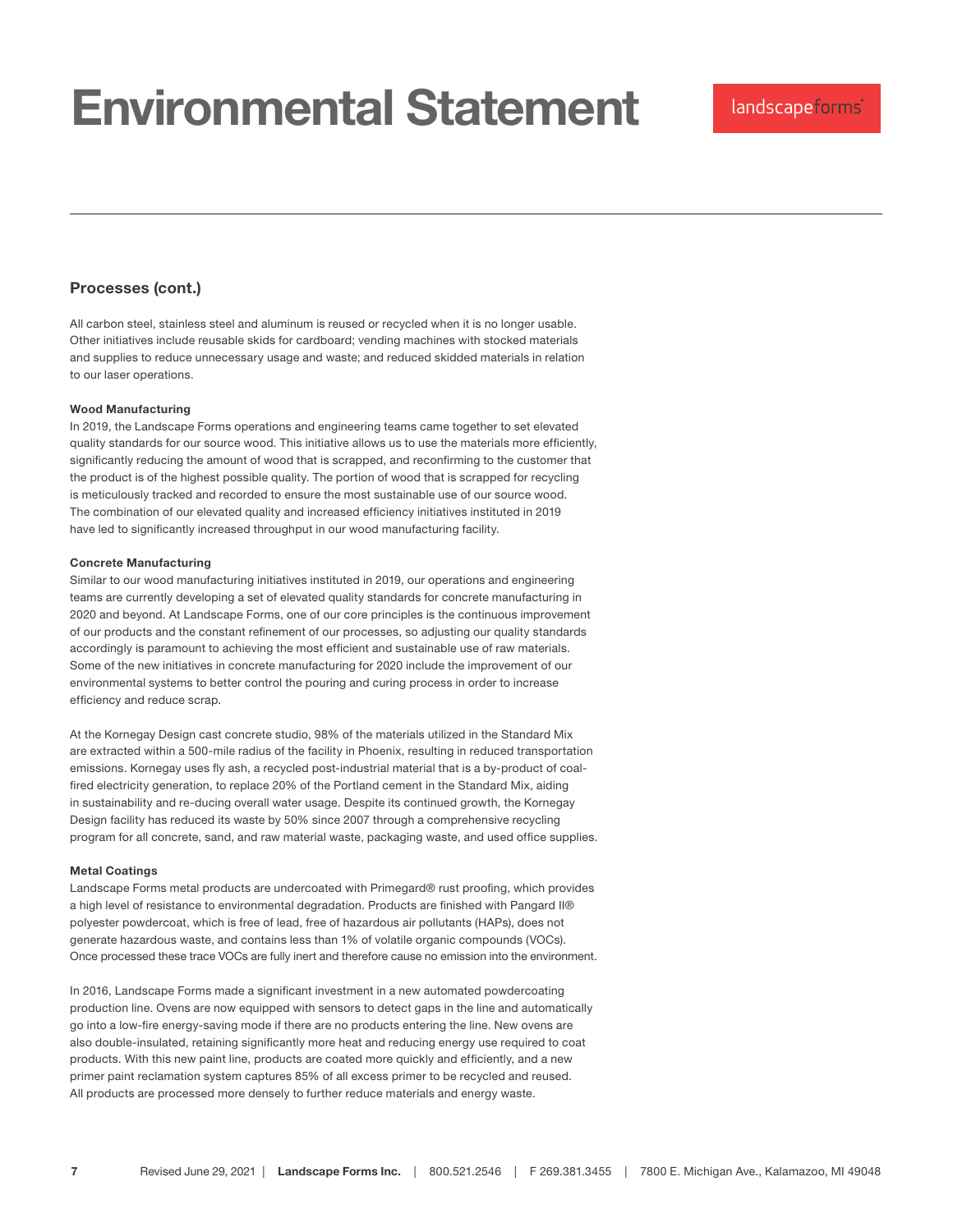### Processes (cont.)

Moving forward, Landscape Forms continues to research and pursue new technologies that will enable lower cure-temperatures in order to reduce our impact on the environment. As stewards of our natural ecosystem, Landscape Forms maintains full compliance with current environmental laws and retains a consultant to assure that we remain in compliance as we continue to expand and grow.

#### Wood Coatings

Landscape Forms' wood furniture for outdoor use is manufactured from wood species that weather naturally in outdoor settings. We do not apply paints or finishes to these products and do not recommend the use of finishes on species suitable for natural weathering. Our wood furniture for indoor use is finished with LF-80, a clear, catalyzed low-VOC acrylic finish.

#### Packaging + Shipping

In 2016, Landscape Forms acquired a Box-On-Demand machine to create packaging at the exact sizes needed. Utilizing this machine, we are able to make boxes that better fit our various products instead of being restricted to off-the-shelf sizes, effectively reducing the amount of corrugated board used per product. This allows us to receive fewer shipments of corrugated board (30% recycled content and 100% recyclable), which we now receive once per week instead of every day.

We have eliminated the use of polystyrene in our packaging due to its limited recycling capability. Instead, products are sleeved in a plastic sheeting to protect our product from scuffing in transit. The plastic sheeting is recyclable high-density polyethylene (HDPE) while the foam padding used is low-density polyethylene (LDPE) which is also recyclable. We are currently working towards providing a recycling guideline to accompany every shipment which will describe how to recycle all of the packaging material utilized. Further, the pallets we use to ship our products can be reused or recycled. Our specific pallet vendor recycles every pallet, pelletizing or converting them into mulch when their useful life has ended.

At Landscape Forms, we continuously evaluate our shipping methods to ensure the highest utilization of space on trucks reducing the number of vehicles and their respective emissions on the road.

#### Paper Reduction

Dating back to 2007, there have been ongoing efforts to continuously reduce the amount of paper used in our processes. Around 2010 we implemented a vendor portal to eliminate nearly all printed and faxed purchase orders. Nearly all correspondence with suppliers is done electronically. By utilizing a shared computer network, all employees can access manufacturing drawings reducing the need for printed documents. More recent efforts to reduce paper usage include conducting customer surveys electronically versus a mailed paper survey, in addition reducing the amount of marketing materials that we print and distributing them electronically.

#### Supply Chain

We give preference to local/regional material suppliers and vendor services to reduce the environmental impacts resulting from extended transportation. The majority of our steel and extruded aluminum originates from mills and plants within 150 miles of our facility. Key domestic suppliers are regularly audited. Chinese suppliers are audited four times annually.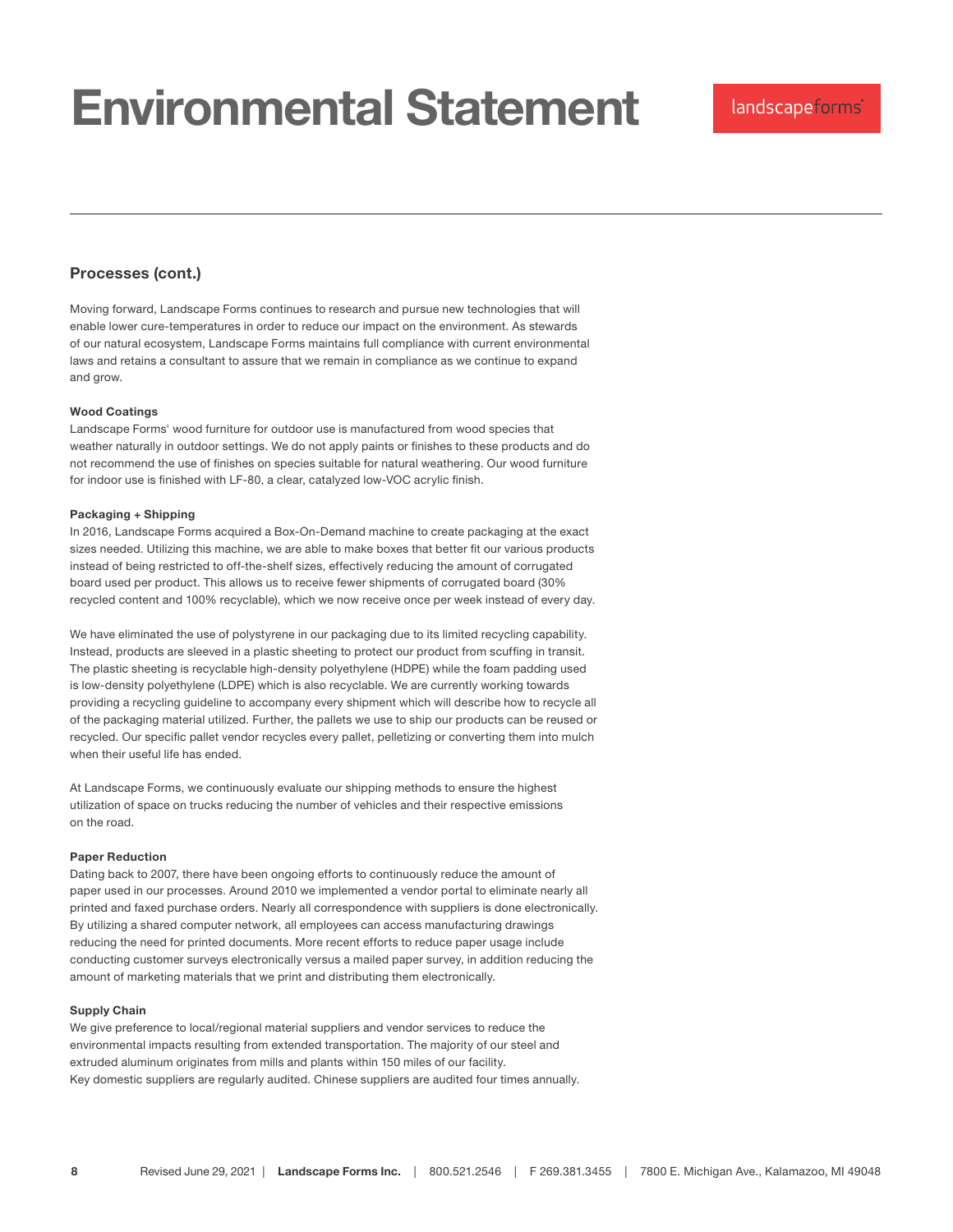### Facilities

Since 2000, our facility expansions have been planned with sustainable solutions as a strategic goal. Our 50,000 sq ft office expansion in 2000 implemented sustainable practices including reducing site disturbance and heat islands; leveraging site orientation to maximize energy conservation; installation of sliding glass doors to allow natural cooling during temperate seasons and ready access to outdoor break areas. Environmentally responsible products and materials were used during the renovation whenever possible.

Our 2009 renovation encompassed office, restroom and lunch room upgrades, and although not large enough to qualify for LEED certification, design, planning and construction implementation were based on the following LEED credit intents and requirements: Optimizing Energy performance, Enhanced HVAC Management, Building Reuse, Construction Waste Management, Recycled Content, Rapidly Renewable Materials, Certified Wood and Low Emitting Materials.

In 2018 and 2019, we replaced over 3000 fluorescent bulbs with high efficiency LED bulbs across three of our facilities, reducing energy consumption from lighting by over 80%. Further in 2019, we implemented an upgrade project for our office HVAC controls systems allowing us to efficiently run temperature-controlled zones and maintain occupied and unoccupied settings. This project led to immediate savings in energy costs and qualified for significant rebates from our local energy provider.

For our production areas, in 2018 we installed a new state-of-the-art dust collection system for our wood shop to help maintain a high standard of indoor air quality for our employees. This improvement simultaneously reduced our overall energy consumption for the system by integrating variable frequency drives and Ecogates in the system. We have implemented a structured maintenance program to regularly inspect and repair any leaks in our compressed air system to ensure that the equipment is not consuming more energy than is required for standard production activities. We also utilize heat exchange and diverters on our compressed air and dust collection systems to supplement heat to our HVAC system in our production areas during the heating seasons.

Our custodial practices are committed to using chemicals that are less harmful for the environment including replacing acid-based chemicals where possible by utilizing universal cleaners with neutralized peroxide bases. We are currently working to eliminate the use of all aerosol cans in our custodial practices as well. We are fully compliant to air quality and hazardous material storage and disposal standards in all of our facilities and maintain a Zero Exposure certification with DEQ for storm water retention.

In 2019, we implemented new staggered shifts in our production schedule that allow us to divert our peak energy periods, resulting in less demand on the power grid at critical periods of time and a 30% energy reduction at our primary production facility.

Currently, 40% of our transportation fleet consists of hybrid electric vehicles. When used for local transit, these hybrid vehicles are able to run solely on electric power, eliminating the use of combustion for short-term transportation. We plan to transition our entire fleet to 100% electric power by 2025 as new technology in electric long-haul commercial vehicles becomes more widely available.